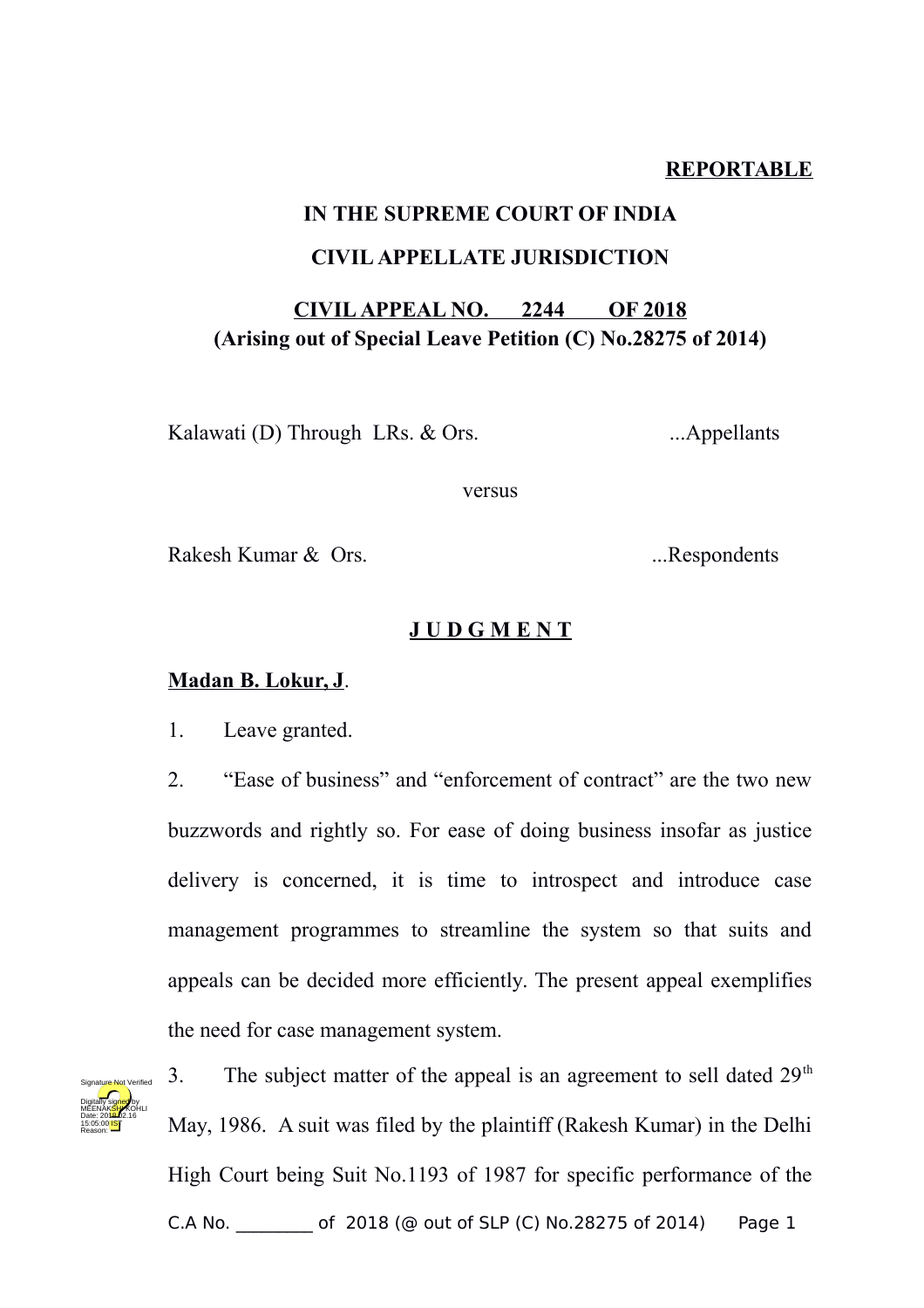agreement to sell. It appears that due to a change in pecuniary jurisdiction, the suit was transferred to the District Courts and was re-numbered as Suit No.642 of 2001. A disturbing feature of the appeal is that even about 31 years later, the parties are not quite sure about the fate of the agreement to sell entered into in 1986. The period is extremely long and such a lapse of time for the enforcement (or otherwise) of a contract is good reason to re-think the procedures.

4. The appellants (Kalawati and others) are aggrieved by the judgment and decree dated 10<sup>th</sup> December, 2013 passed by a learned Single Judge of the Delhi High Court in R.F.A. No.521 of 2004.

5. In the plaint filed by the respondent (Rakesh Kumar), it was averred that he had entered into an agreement to sell on  $29<sup>th</sup>$  May, 1986 in respect of land in Rectangle No.81, Killa Nos.21/1 (1-2), 22/1 (4-5), 19/2 (4-0), 19/1 (0-12), 20/2 (1-2) in all measuring 11 bighas and 1 biswa situated in Village Mehrauli, Tehsil Mehrauli, New Delhi. A part of the land was under the absolute ownership/bhumidari of Kalawati while the rest of the land was in the absolute ownership/bhumidari of defendant Nos.2 to 4 (Bishan Prakash, Om Prakash and Ved Prakash).

6. As per the agreement to sell, the sale price of the land in dispute was Rs.1,32,000/- per acre. An amount of Rs.30,000/- was paid by Rakesh Kumar to the defendants as advance payment and part payment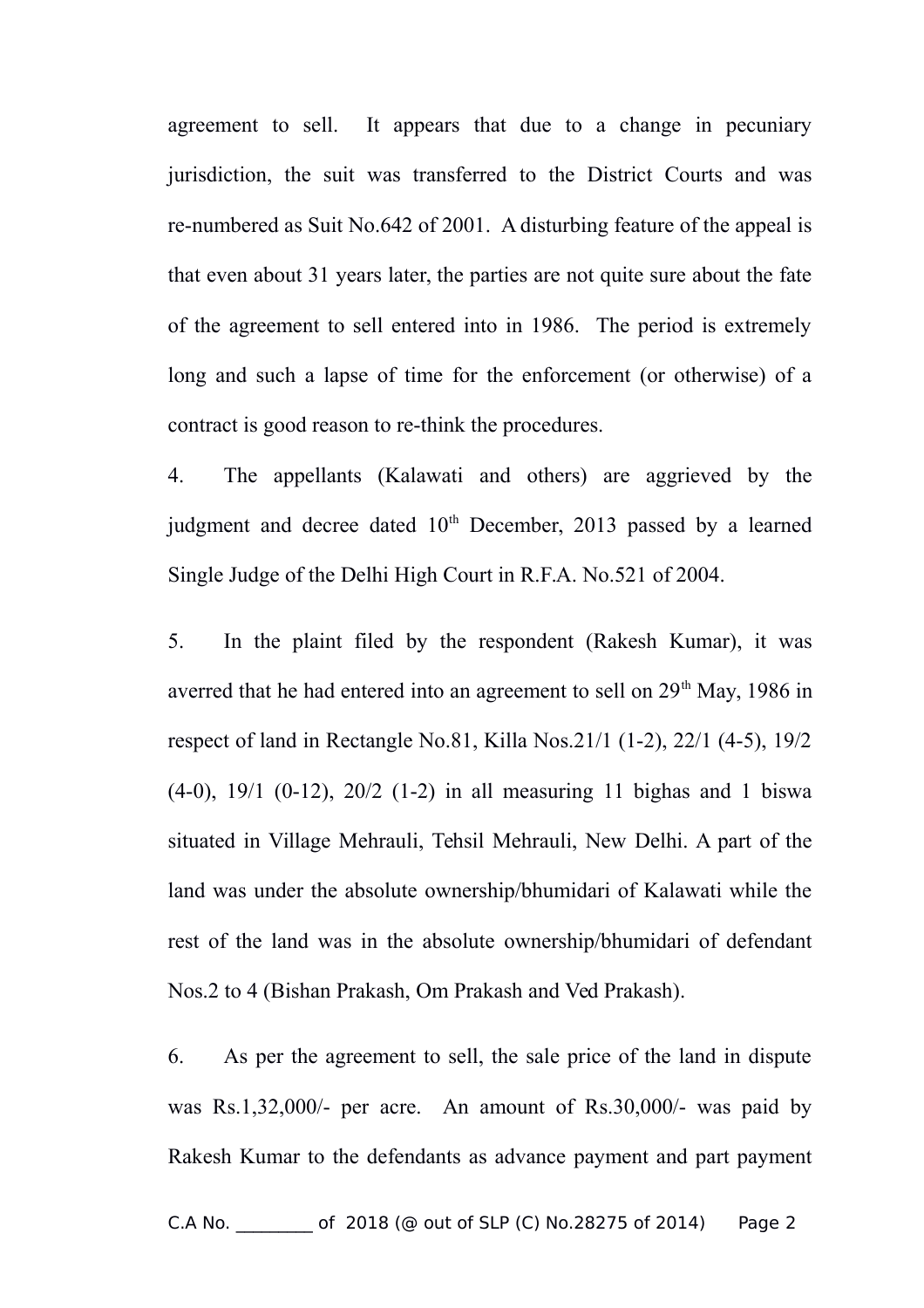towards the sale price for which a receipt was given to him.

7. According to Rakesh Kumar, the defendants were obliged to obtain a certain 'no objection certificate' from the appropriate authority for sale of the disputed land and also permissions and clearances but they failed to take any interest in this regard. Accordingly, Rakesh Kumar issued a lawyer's notice dated  $16<sup>th</sup>$  May, 1987 to the defendants to carry out their obligations but they failed to do so.

8. Faced with this situation, Rakesh Kumar filed a suit before the High Court being Suit No. 1193 of 1987. As mentioned above, the suit was transferred to the District Courts and renumbered as Suit No.642 of 2001. The prayer in the suit was for specific performance for the agreement to sell dated  $29<sup>th</sup>$  May, 1986 and for possession of the land in dispute. Along with the plaint, an application was filed by Rakesh Kumar under Order XXXIX of the Code of Civil Procedure for an injunction against alienation of the land in dispute, in which notice was issued to the defendants therein. Rakesh Kumar was granted an interim injunction subject to his depositing the balance sale consideration for restraining the defendants from alienating the land in dispute. It has come on record that Rakesh Kumar did not deposit the balance sale consideration.

9. At this stage, it may be mentioned that during the pendency of the suit, the defendants transferred the land in dispute in 1995 to defendant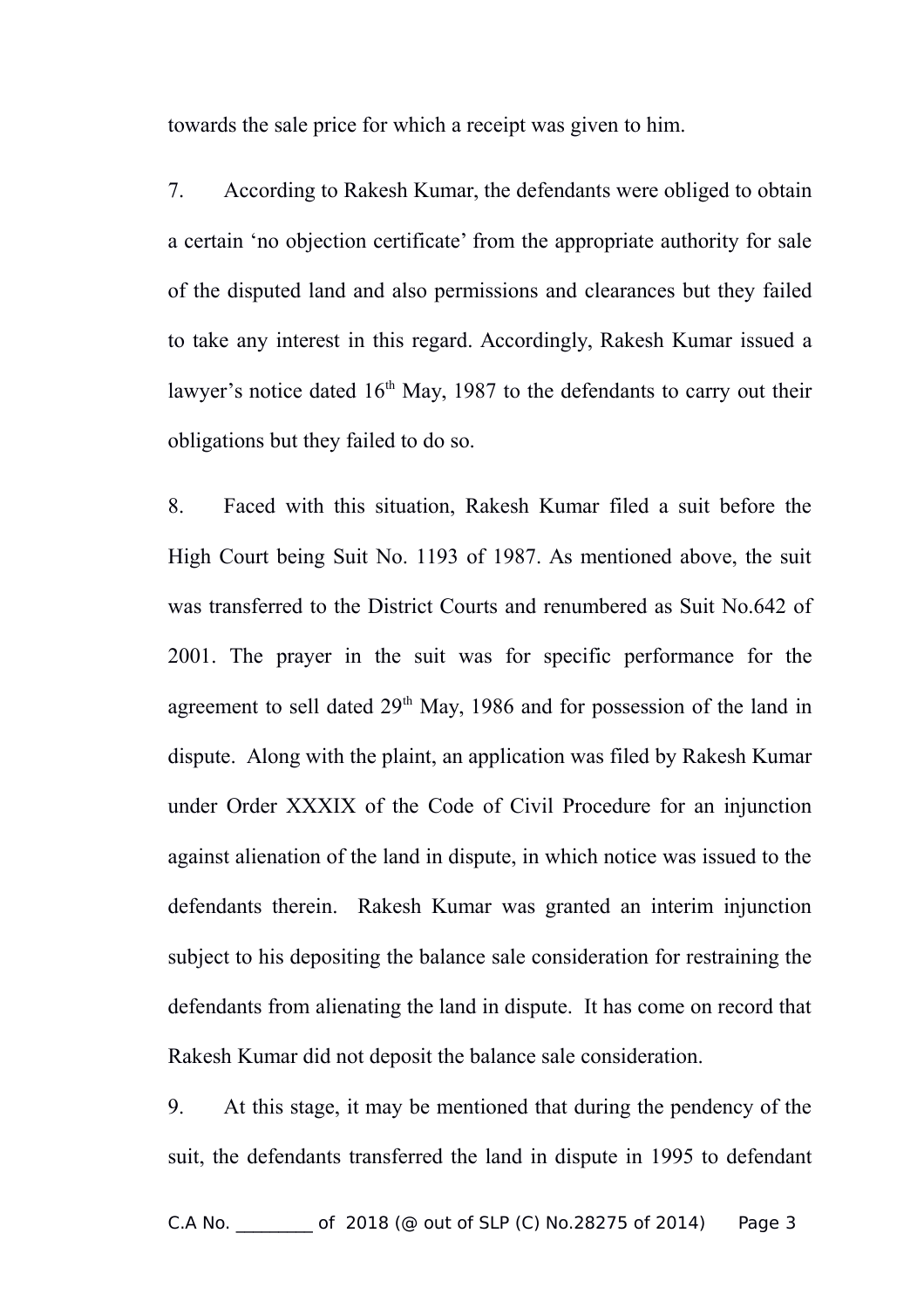Nos.5, 6 and 7 and that is why the purchasers were impleaded as defendants in the suit.

10. The parties filed their written statements to the plaint and the stand taken by the defendants was that the sale consideration of Rs.1,32,000/ per acre was ridiculously low and illusory. Additionally, Rakesh Kumar himself was not ready and willing to perform his part of agreement and therefore no relief could be granted to him. It was also averred that Rakesh Kumar did not have the necessary finances to pay the consideration amount and so was not prepared to have the sale deed executed in his favour.

11. On the pleadings before him, the Trial Judge framed several issues but we are only concerned with the issue whether the plaintiff (Rakesh Kumar) was at all times ready and willing to perform his part of the agreement. This issue was answered in the negative by the Trial Judge and against Rakesh Kumar resulting in the dismissal of the suit. Among the reasons given by the Trial Judge for coming to the conclusion that Rakesh Kumar was not ready and willing to execute the contract, at all times, was that at the time of grant of interim injunction prayed for by Rakesh Kumar in an application under Order XXXIX of Code of Civil Procedure while the suit was pending in the High Court, he was required to deposit the balance consideration as a pre-condition for restraining the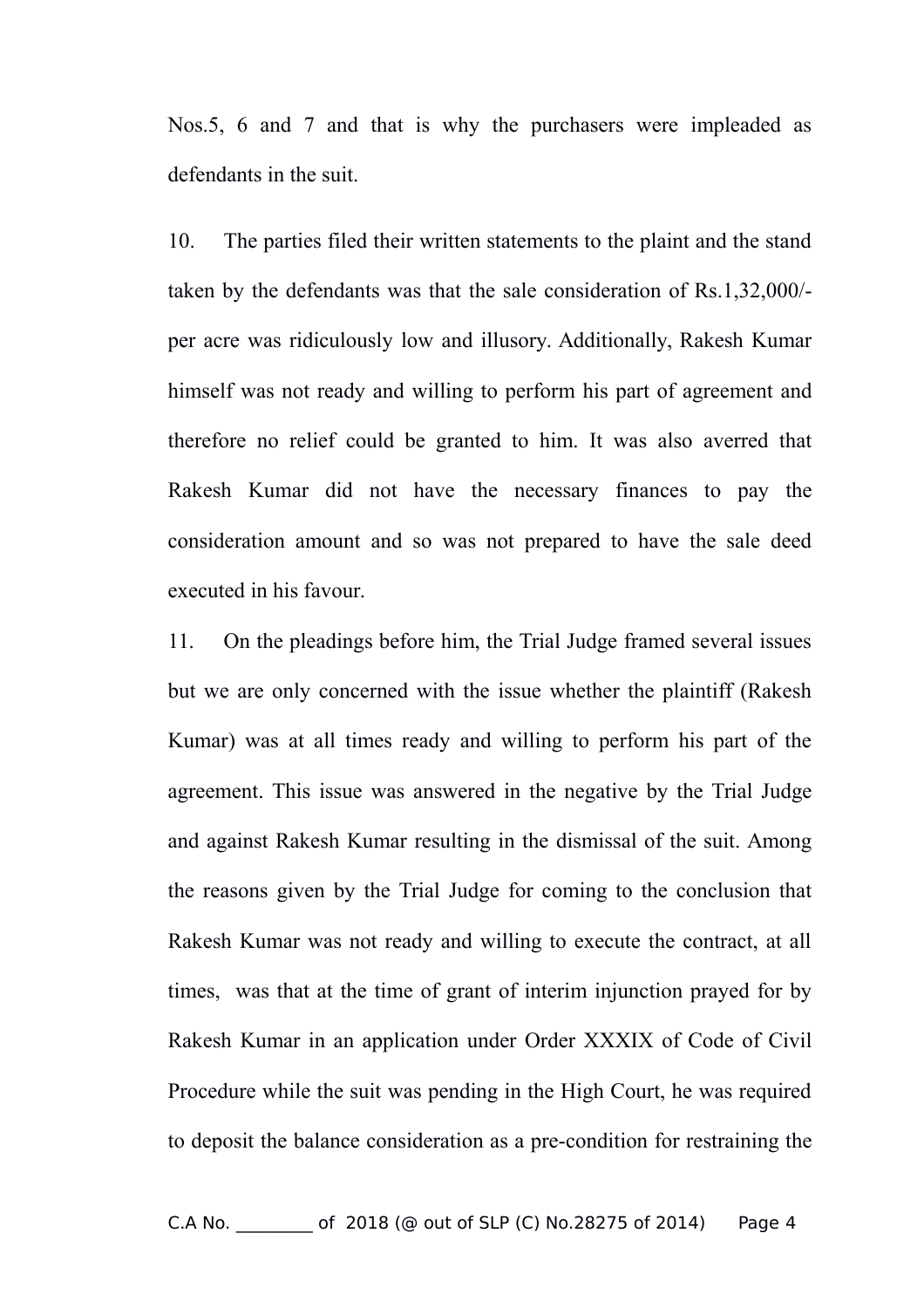defendants from selling, mortgaging, alienating or otherwise parting with possession with the land in dispute. The balance sale consideration was not deposited by Rakesh Kumar and therefore, the interim injunction prayed for by him was not granted. In the absence of any injunction against alienating the land in dispute, the defendants transferred it to defendant Nos.5, 6 and 7 in 1995.

12. The Trial Judge also noted that from his cross-examination it was evident that Rakesh Kumar did not have the resources and sufficient money to purchase the disputed land. He was in possession of only one truck and was earning Rs.10,000/- per month. He was not assessed to income tax and he filed his income tax return for the first time in 1994. Earlier in 1988-89, he had opened a bank account but never had a balance of more than Rs.52,000/- in his bank account. Sometime in July, 2002 Rakesh Kumar took a loan of Rs.3.15 lakhs for the purpose of his business from his cousin but the loan was not taken for the purpose of buying the land in dispute. Taking all these factors into consideration, the Trial Judge held that Rakesh Kumar did not have the means to pay the balance consideration and was not ready and willing to perform his part of the contract at all times.

13. Feeling aggrieved, Rakesh Kumar preferred a Regular First Appeal before the Delhi High Court. The High Court addressed itself only to the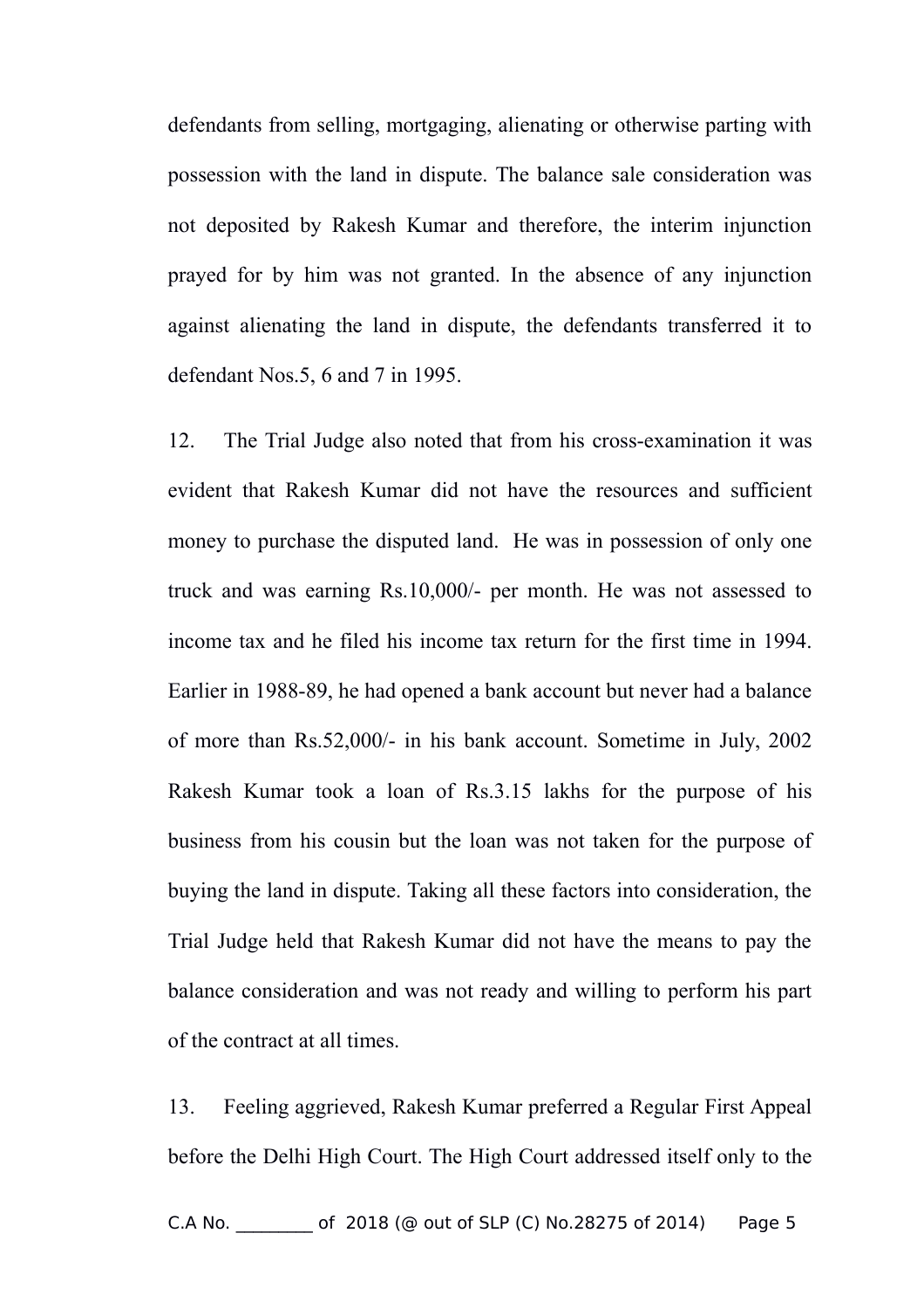question whether Rakesh Kumar was ready and willing to execute his part of the agreement to sell, at all times. The High Court took the view that rather than Rakesh Kumar, it was the defendants who were not willing to execute the sale deed. The High Court came to this conclusion on the basis of the requirement in terms of the agreement to sell that the defendants were obliged to obtain a 'no objection certificate' for executing the sale deed but they had not taken any steps in that regard. The High Court also relied on the affidavit by way of evidence filed by Rakesh Kumar about his capacity to pay the balance sale consideration. It was also noted by the High Court that the lawyer's notice sent by him on 16<sup>th</sup> May, 1987 had not been responded to by the defendants. On a consideration of these factors, it was clear that the defendants were not interested in executing the sale deed.

14. On the other hand, as far as Rakesh Kumar's readiness and willingness to execute the sale deed is concerned, the High Court noted that in his cross-examination recorded on  $4<sup>th</sup>$  October, 2002 he explained that just prior to the date of entering into the agreement to sell, he had disposed of his house. Thus, he had sufficient funds available for investing and on this basis, he had agreed to purchase the land in dispute.

15. The High Court noted that even though Rakesh Kumar did not deposit the balance consideration for the grant of injunction in his favour,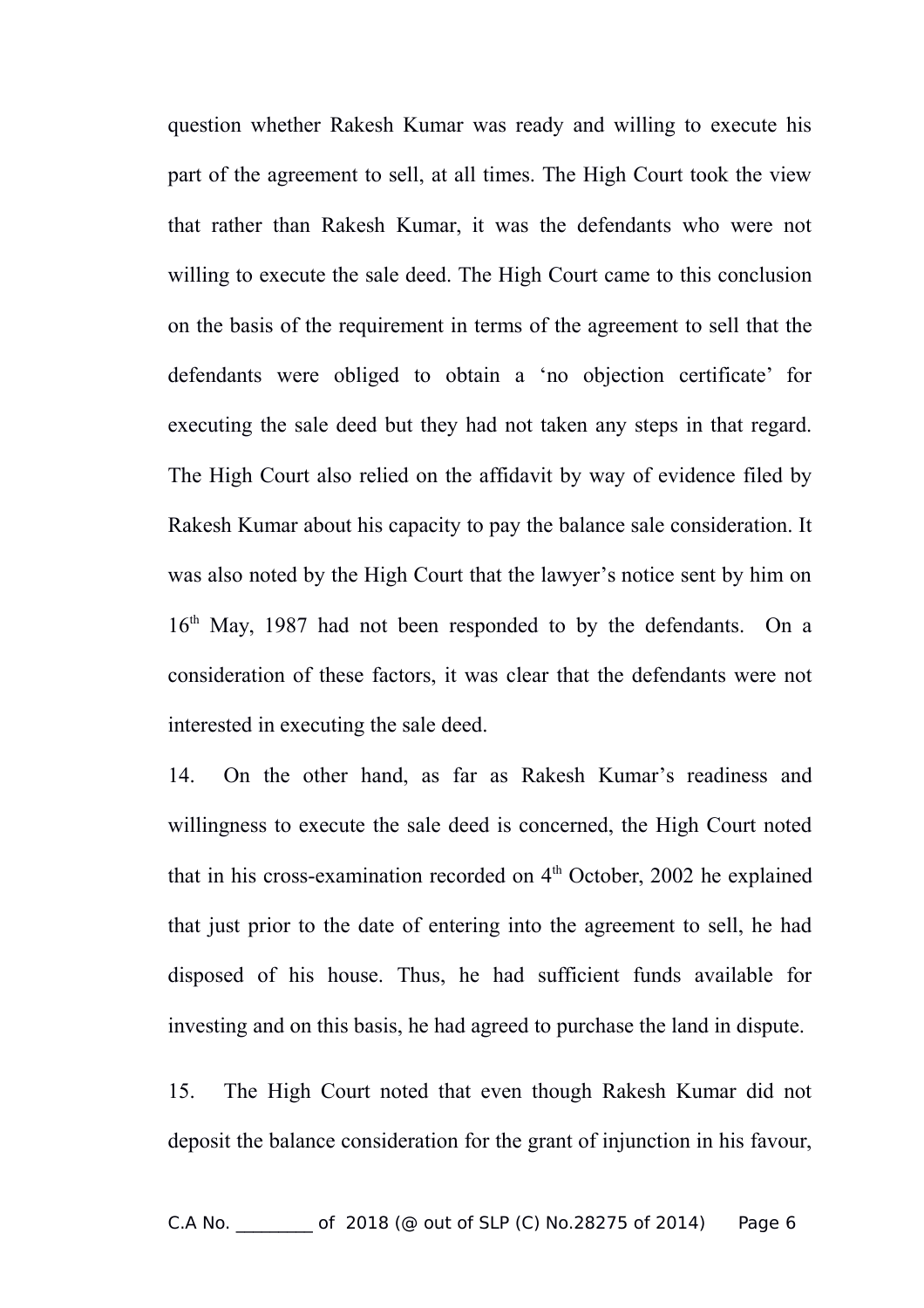that was of no consequence and could not be held against him. We agree with the High Court only to this limited extent.

16. Taking all these factors into consideration, the High Court reversed the view of the Trial Judge and concluded that Rakesh Kumar was entitled to a decree for specific performance of the agreement to sell dated 29th May, 1986 and for delivery of vacant, peaceful and physical possession of the land in dispute.

17. Having heard learned counsel for the parties, we are not in favour of the view expressed by the High Court but subscribe to the view of the Trial Judge.

18. The law on the subject of specific performance of contracts is quite clear and it is not necessary to cite the dozens of judgments delivered by this Court on the issue. However, it is necessary to refer to two decisions which are quite apposite to the facts of the case before us.

19. In *His Holiness Acharya Swami Ganesh Dassji v. Sita Ram Thapar<sup>[1](#page-6-0)</sup>*this Court drew a distinction between readiness to perform the contract and willingness to perform the contract. It was observed that by readiness it may be meant the capacity of the plaintiff to perform the contract which would include the financial position to pay the purchase price. As far as the willingness to perform the contract is concerned, the

<span id="page-6-0"></span>1 (1996) 4 SCC 526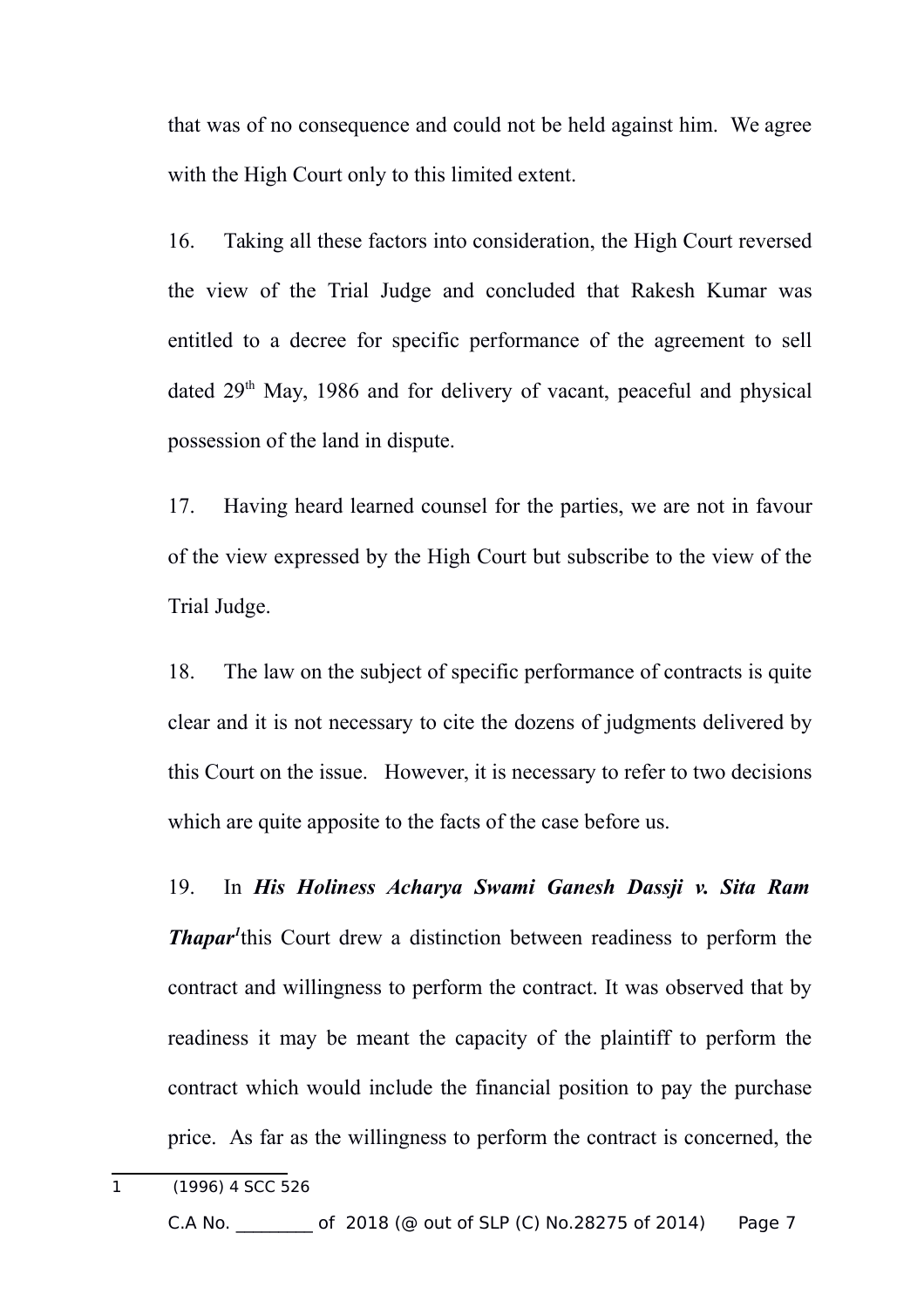conduct of the plaintiff has to be properly scrutinised along with attendant circumstances. On the facts available, the Court may infer whether or not the plaintiff was always ready and willing to perform his part of the contract. It was held in paragraph 2 of the Report:

> "There is a distinction between readiness to perform the contract and willingness to perform the contract. By readiness may be meant the capacity of the plaintiff to perform the contract which includes his financial position to pay the purchase price. For determining his willingness to perform his part of the contract, the conduct has to be properly scrutinised…... The factum of readiness and willingness to perform plaintiff's part of the contract is to be adjudged with reference to the conduct of the party and the attending circumstances. The court may infer from the facts and circumstances whether the plaintiff was ready and was always ready and willing to perform his part of the contract. The facts of this case would amply demonstrate that the petitioner/plaintiff was not ready nor had the capacity to perform his part of the contract as he had no financial capacity to pay the consideration in cash as contracted and intended to bide for the time which disentitles him as time is of the essence of the contract."

# [2](#page-7-0)0. In *I.S. Sikandar (Dead) by Lrs. v. K. Subramani & Ors*<sup>2</sup> this Court noted that the plaintiff is required to prove that from the date of execution of the agreement of sale till the date of the decree, he was always ready and willing to perform his part of the contract. In this case, looking the attendant facts and circumstances, the Court upheld the view of the Trial Judge that the plaintiff had no money to pay the balance sale consideration and was apparently not capable of making necessary

<span id="page-7-0"></span><sup>2 (2013) 15</sup> SCC 27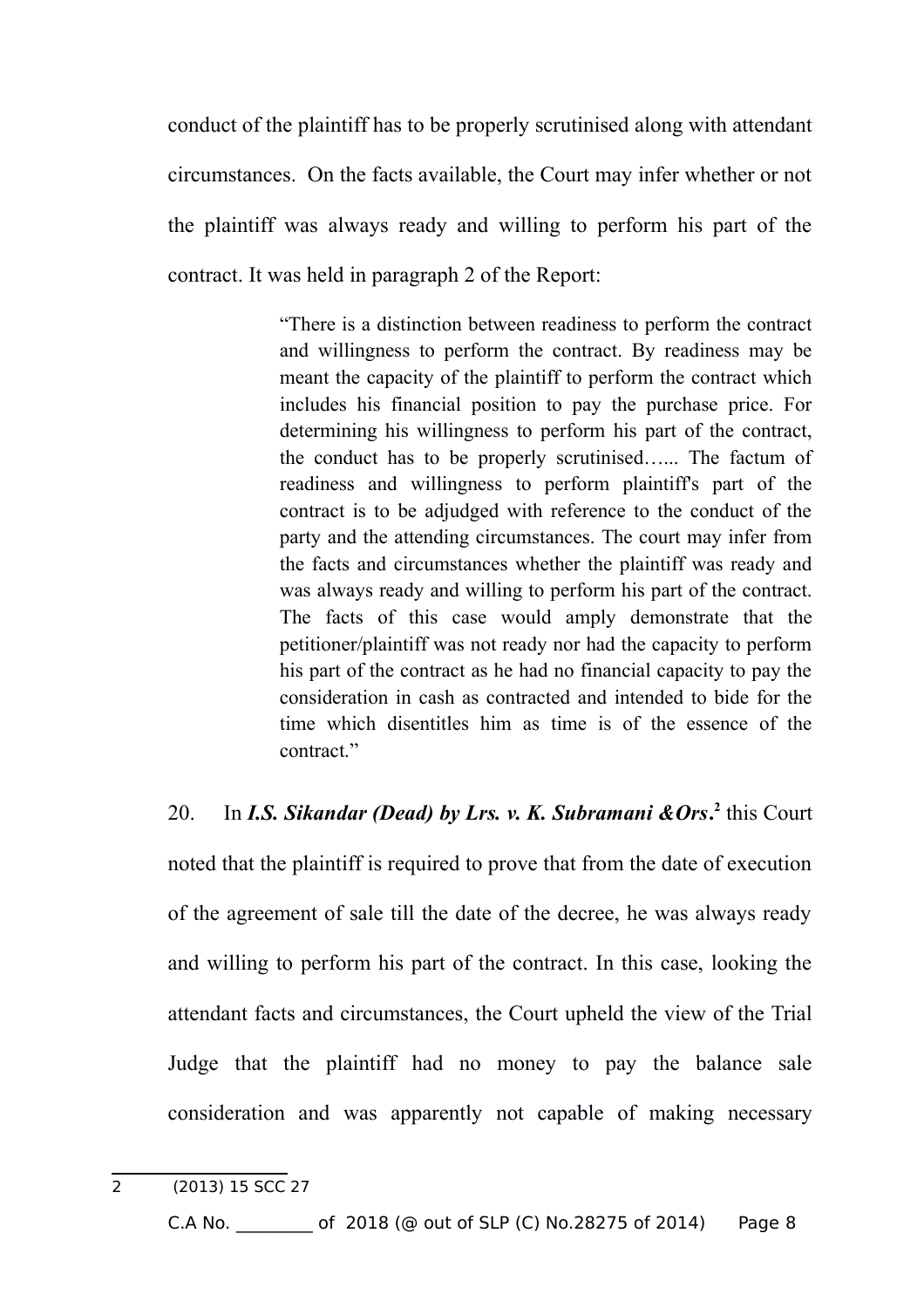arrangements for payment of the balance consideration. It was held in

paragraph 45 and paragraph 47 of the Report:

"45.……..Further, the plaintiff is required to prove the fact that right from the date of execution of the agreement of sale till the date of passing the decree he must prove that he is ready and has always been willing to perform his part of the contract as per the agreement……"

**"**47. Further, there is nothing on record to show that the plaintiff could have made arrangement for payment of the balance consideration amount to them. But, on the other hand the trial court has recorded the finding of fact to the effect that the correspondence between the parties and other circumstances would establish the fact that the plaintiff had no money for payment of balance sale consideration……."

21. In so far as the present appeal is concerned, the material on record clearly indicates that Rakesh Kumar did not have the necessary funds available with him to pay the balance consideration. His low income and low bank balance indicated his incapacity to make the balance payment. As far as his capacity to arrange for funds is concerned, it has come on record that Rakesh Kumar did take a loan from his cousin but that was only for his business and not for paying the balance consideration for the land in dispute. There is nothing on record to indicate that Rakesh Kumar could have not only repaid the loan taken from his cousin, but additionally, could have arranged sufficient funds to pay the balance consideration. It is very doubtful, and it is easy and reasonable to infer this, that Rakesh Kumar was incapable of meeting both liabilities.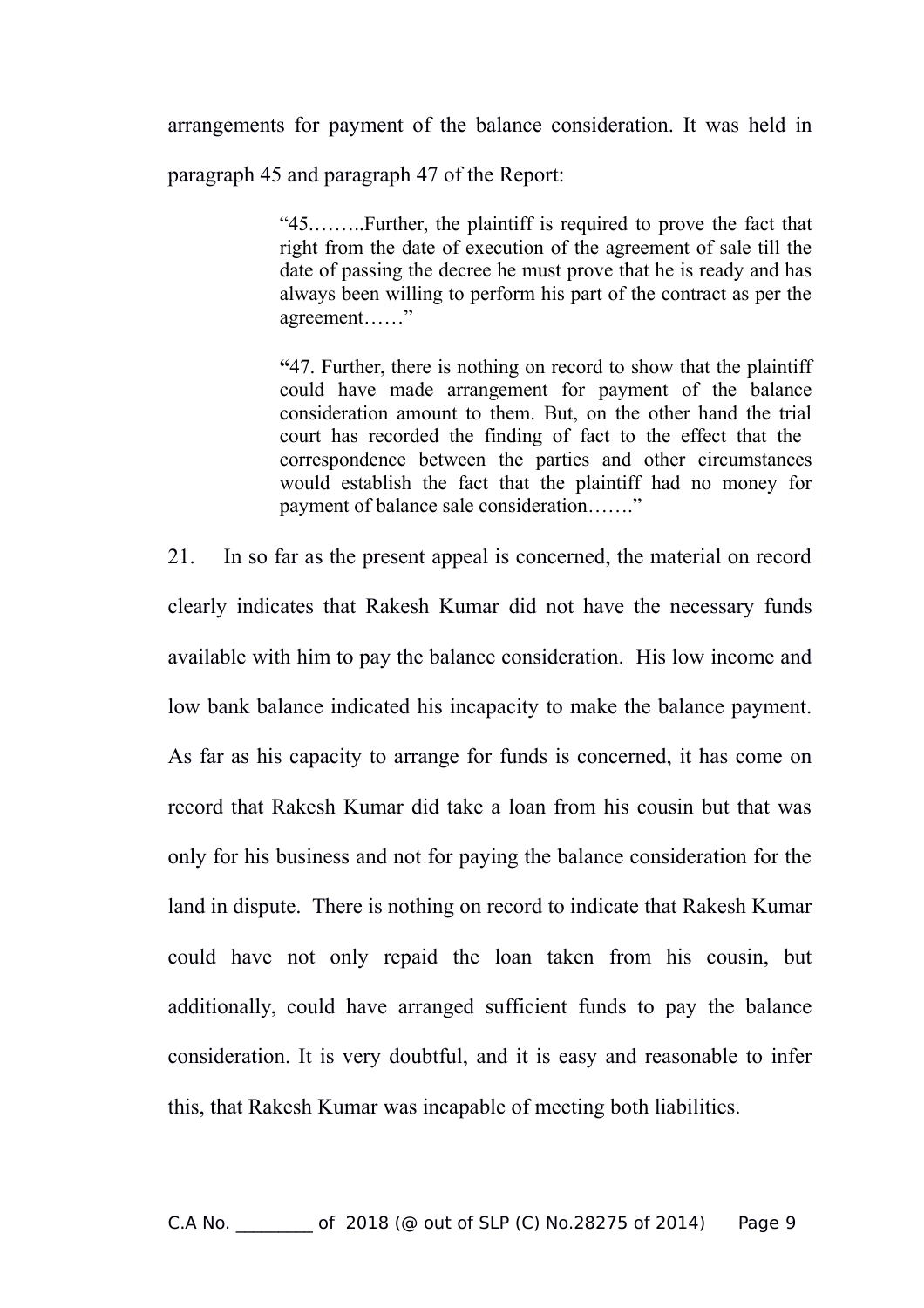22. On the facts placed before us, we are satisfied that the Trial Judge was right in coming to the conclusion that Rakesh Kumar was not in a position to pay the balance consideration to Kalawati and the other vendors, and by necessary implication, it must be held that he was neither ready nor willing to perform his part of the agreement.

23. It was submitted that Kalawati and the other vendors did not perform their part of the agreement despite Rakesh Kumar requesting them to do so. The contention of Rakesh Kumar was that the vendors did not obtain a "no objection certificate" from the authorities concerned. We have gone through the agreement to sell dated  $29<sup>th</sup>$  May, 1986 and the relevant clause of the contract is remarkably vague and reads as follows:

> "That the vendors will obtain the no objection certificate from the authorities concerned and will inform the vendee by registered post after getting the income tax clearance certificate."

24. There is nothing to indicate the nature of the "no objection certificate" that the vendors were required to obtain and who were the authorities from whom the "no objection certificate" was required, nor is there any indication of the purpose for which the "no objection certificate" was required. Similarly, there is no indication about the nature of the income tax clearance certificate required and for what purpose. This clause appears to have been inserted in the agreement to sell without any application of mind and it is quite possible, as alleged by